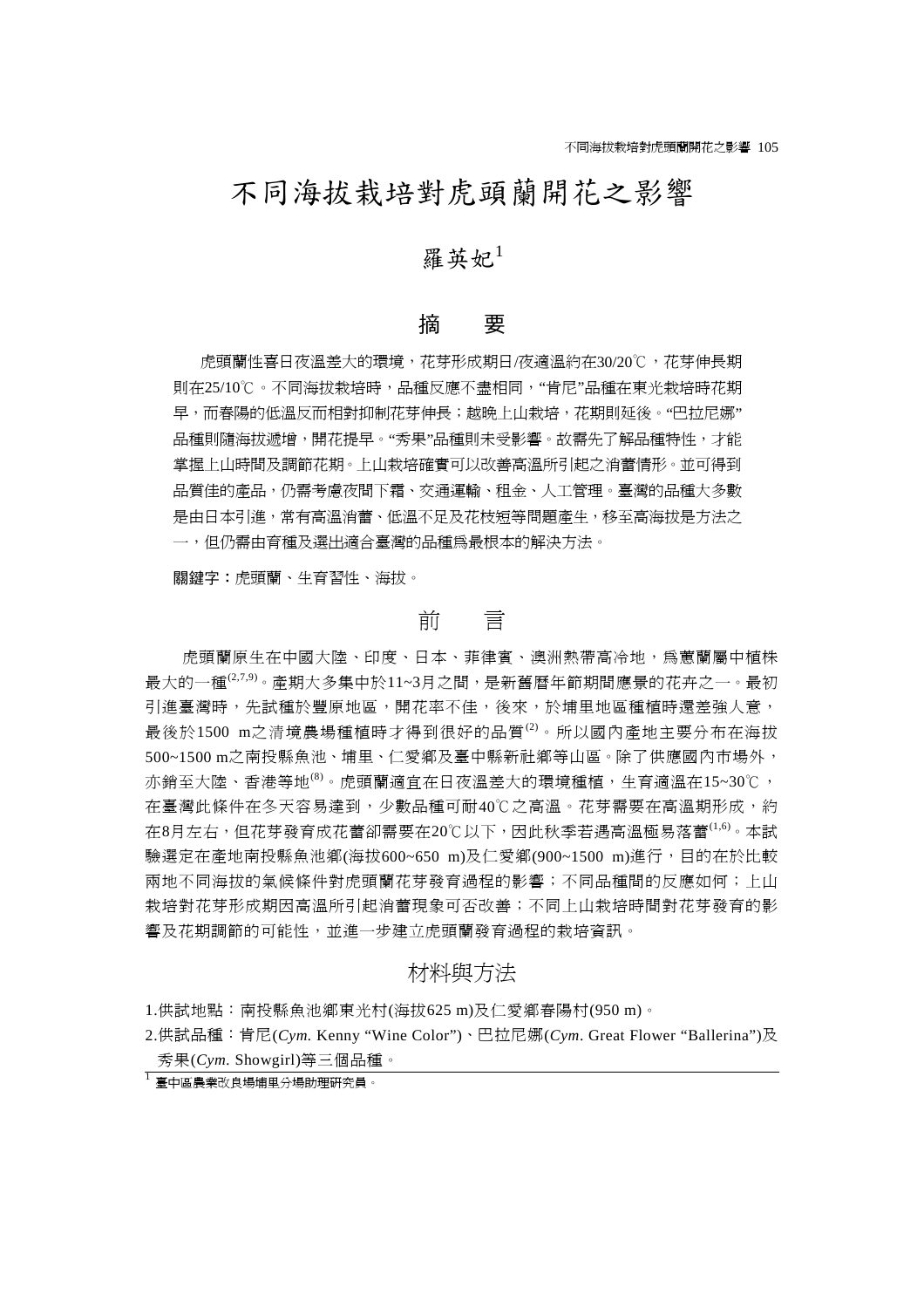106 農業科技研討會專集

- 3.試驗方法:肯尼品種種植在東光及春陽地區,並分別於90年9月10日及10月20日由東光 栽培之植株移至春陽栽培。巴拉尼娜分別種植在東光及春陽地區,並於90年7月6日上山 至春陽栽培。秀果品種則在東光栽培,並於90年7月6日移至春陽栽培。
- 4.調查項目:處理區的溫濕度變化、株高、假球莖寬、抽花期、花枝數、花枝長度及消蕾 情形等。

# 結果與討論

#### 溫濕度變化

可由表一、二得知,春陽於7~10月份之最高溫大約在30℃以下,平均溫爲21℃左右, 此時期正值花芽形成及發育時期,而日夜溫差可達12~14度,更有利於花芽形成。氣溫逐 月下降,至11~12月份時,最高溫已下降20℃左右,最低溫約6℃,平均溫則在13℃左右, 且此時之日夜溫差亦在14℃。而東光地區部分,於7~10月份,其最高溫在30℃以上,平 均溫度在25℃以上,至於日夜溫差部分,則在11~12度,但是,值得一提的是,東光地區 進入11月份時,溫度急遽下降,是因為東光地區於11月份,即進入霧季,致使夜間及晨 間之溫度降低,日夜溫差可以達15度,平均溫在16℃,故此時之溫度及濕度條件有利於 花芽進入急速伸長期。至於相對濕度部分,春陽地區之夜間及日間的濕度差可達40%左 右,此海拔栽培之植株比例佳,葉片光滑且無病害,葉片挺拔,品質佳,再加上低溫, 可促使花色更為深濃。而反觀東光地區在高溫多濕的環境下,植株呈現葉片徒長下垂現 象,且有較厚的青苔附著,病蟲害多等情形。

表一、春陽地區溫濕度變化

| Date          | Temperature |        |      |             | Relative humidity |                   |       |            |
|---------------|-------------|--------|------|-------------|-------------------|-------------------|-------|------------|
|               | Highest     | Lowest | Mean | Temperature |                   | Highest<br>Lowest | Mean  | Humidity   |
|               |             |        |      | difference  |                   |                   |       | difference |
| $7/6 - 8/8$   | 29.50       | 17.10  | 23.0 | 12.4        | 90.10             | 54.58             | 72.33 | 35.50      |
| $8/9 - 9/9$   | 30.76       | 16.60  | 23.7 | 14.13       | 90.89             | 50.32             | 70.60 | 40.56      |
| $9/10 - 10/7$ | 26.30       | 13.88  | 20.1 | 12.5        | 90.98             | 50.7              | 70.82 | 40.3       |
| $10/8 - 11/7$ | 25.50       | 12.70  | 19.1 | 12.9        | 92.5              | 55.8              | 74.1  | 36.7       |
| $11/8 - 12/6$ | 19.80       | 5.80   | 12.8 | 14          | 92.68             | 46.62             | 69.65 | 46.06      |

Table1.Temperature and relative humidity change of Chun-Yang village.

表二、東光地區溫濕度變化

Table2.Temperature and relative humidity change of Dong-Kuang village.

|               |         |        | Temperature |             | Relative humidity |        |       |            |
|---------------|---------|--------|-------------|-------------|-------------------|--------|-------|------------|
| Date          | Highest | Lowest | Mean        | Temperature | Highest           | Lowest | Mean  | Humidity   |
|               |         |        |             | difference  |                   |        |       | difference |
| $7/6 - 8/8$   | 31.9    | 20.1   | 26.0        | 11.8        | 86.2              | 55.1   | 70.65 | 31.1       |
| $8/9 - 9/9$   | 32.5    | 20.2   | 26.35       | 12.3        | 85.85             | 53.93  | 69.89 | 31.93      |
| $9/10 - 10/7$ | 30.12   | 18.6   | 24.36       | 11.52       | 86.19             | 54.93  | 70.56 | 31.26      |
| $10/8 - 11/7$ | 28.5    | 15.8   | 22.1        | 12.7        | 93                | 55.5   | 74.2  | 37.5       |
| $11/8 - 12/6$ | 23.9    | 8.74   | 16.32       | 15.16       | 88.84             | 47.64  | 68.24 | 41.2       |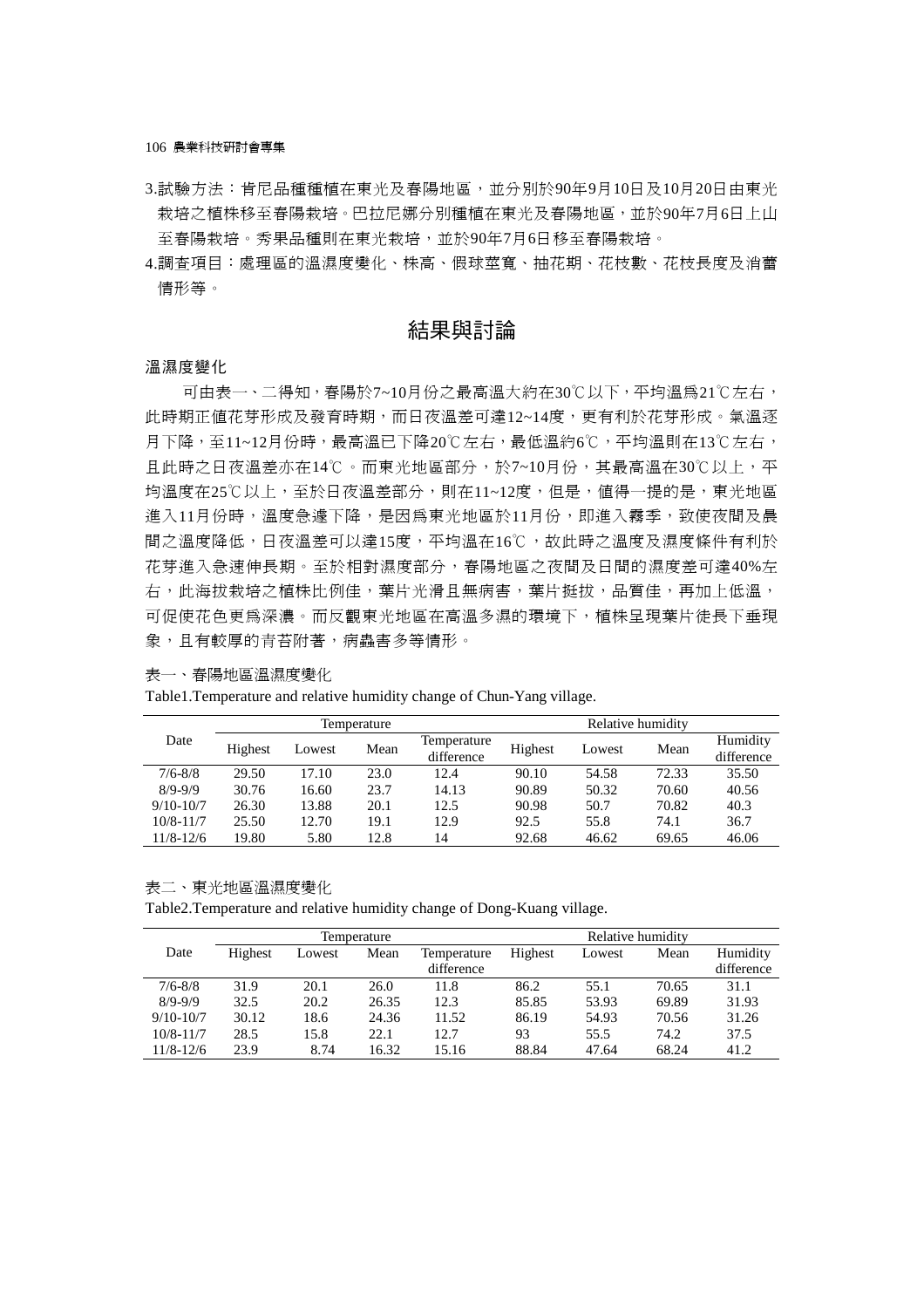#### 虎頭蘭花芽形成及發育習性調查

栽培虎頭蘭時,通常會留成株於秋至春季所萌出之新芽,栽培成為開花株,新芽於 春夏之際急速生長。以Kenny品種為例,地上部生長至9月份時,即逐漸停止生長(圖一), 假球莖則於8月份開始發育膨大,至11月份即達到最大值(圖二),故地上部停止生長及假 球莖膨大之時,即進入花芽形成時期,尤其是在8~9月份時,花芽形成的數量最多(圖三), 若加以對照此時之溫度,以春陽地區爲例,其日夜溫差達14度,平均溫在21℃左右(表一), 可能有助於花芽形成,布形成期通常是在高溫季節。10月以後,溫度開始下降, 假球莖膨大達最大値,表示養分蓄積足夠之時,即進入花莖急速生長期(圖四),可知花莖 伸長所需之適溫較低,約在日/夜溫25/10℃之間。



Fig. 1. The effect of different altitade on plant hight of "Kenny" variety.



Fig. 2. The effect of different altitade on pseuobuld width of "Kenny" variety.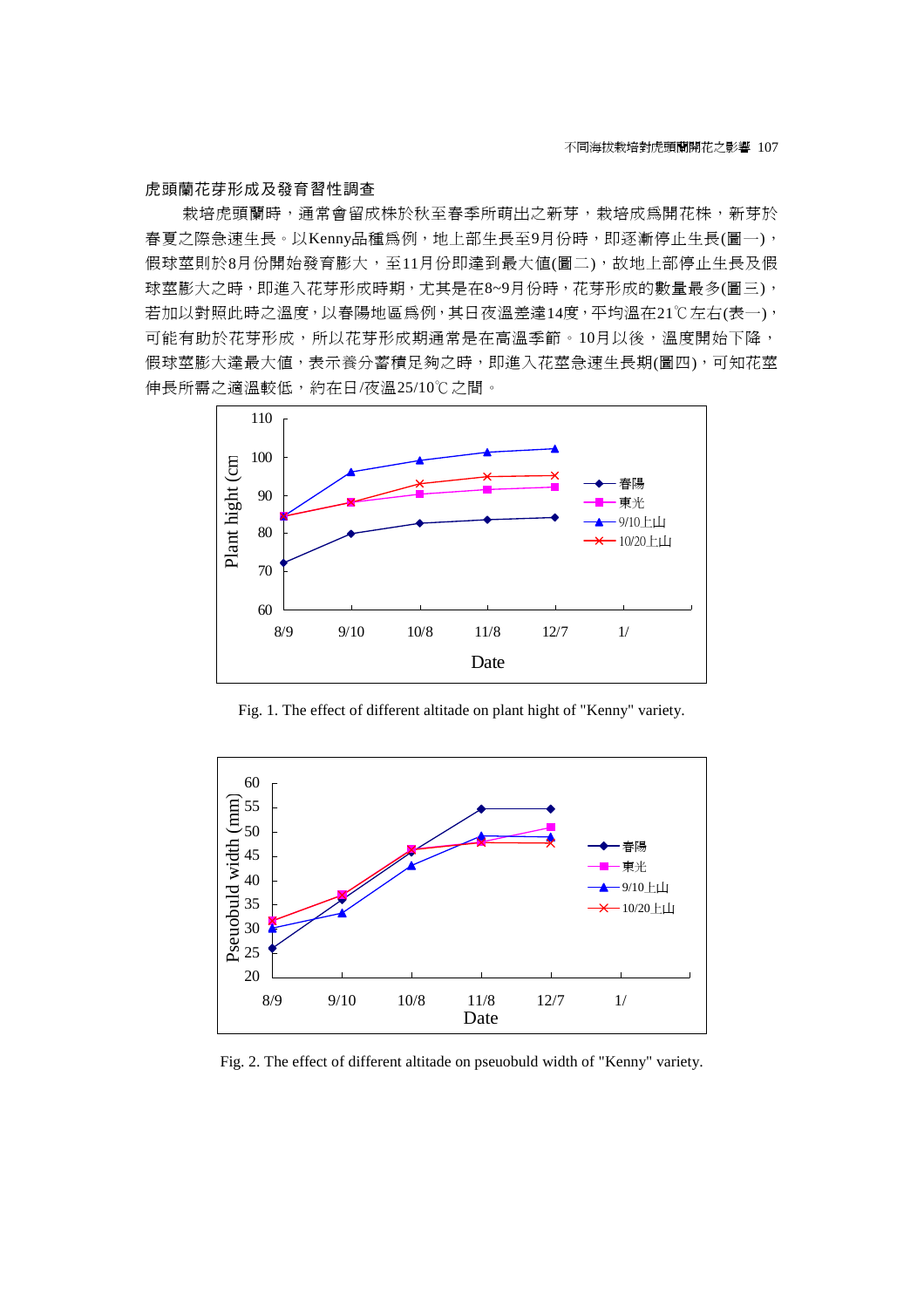



Fig. 3. The effect of different altitade on stalk number of "Kenny" variety.

Fig. 4. The effect of different altitade on stalk length of "Kenny" variety. 不同品種、不同上山栽培時間對花芽發育及花期之影響

以"Kenny"品種為例,由圖一中得知,在春陽栽培之植株較東光栽培來得矮小,植株 比例佳,且葉片挺拔。東光村栽培時,氣候條件為高溫多濕,並於低光度之環境下,植 株葉片徒長,青苔茲生快,病蟲害亦多。另外,假球莖寬度亦以春陽栽培的植株養分蓄 積最大,由調查曲線得知此時呈直線上升(圖二),顯示其蓄積養分最迅速且最多,養分蓄 積多寡,影響到開花的持久性、花朵品質及耐逆境的能力。在花芽分化方面,仍以春陽 栽培的植株之花芽形成時間最早且最整齊,大約在8~9月份時,花芽即已開始萌出,萌出 的花枝數最多,可達5支以上。在東光地區栽培及進行上山栽培的,花枝數則平均在4支 以下,且花芽萌出的時間較不整齊(圖三)。另外,花枝伸長速度方面,花芽發育初期,春 陽栽培的花枝伸長速度因正值涼溫最適合發育,故其伸長速度較其他處理爲快,但是11 月份之後,溫度急遽下降為日/夜溫20/6℃左右,此時之低溫條件反而使"Kenny"品種之花 莖伸長速率相對被抑制了(圖四)。東光村栽培時,在7~10月之花芽發育期伸長速率慢,但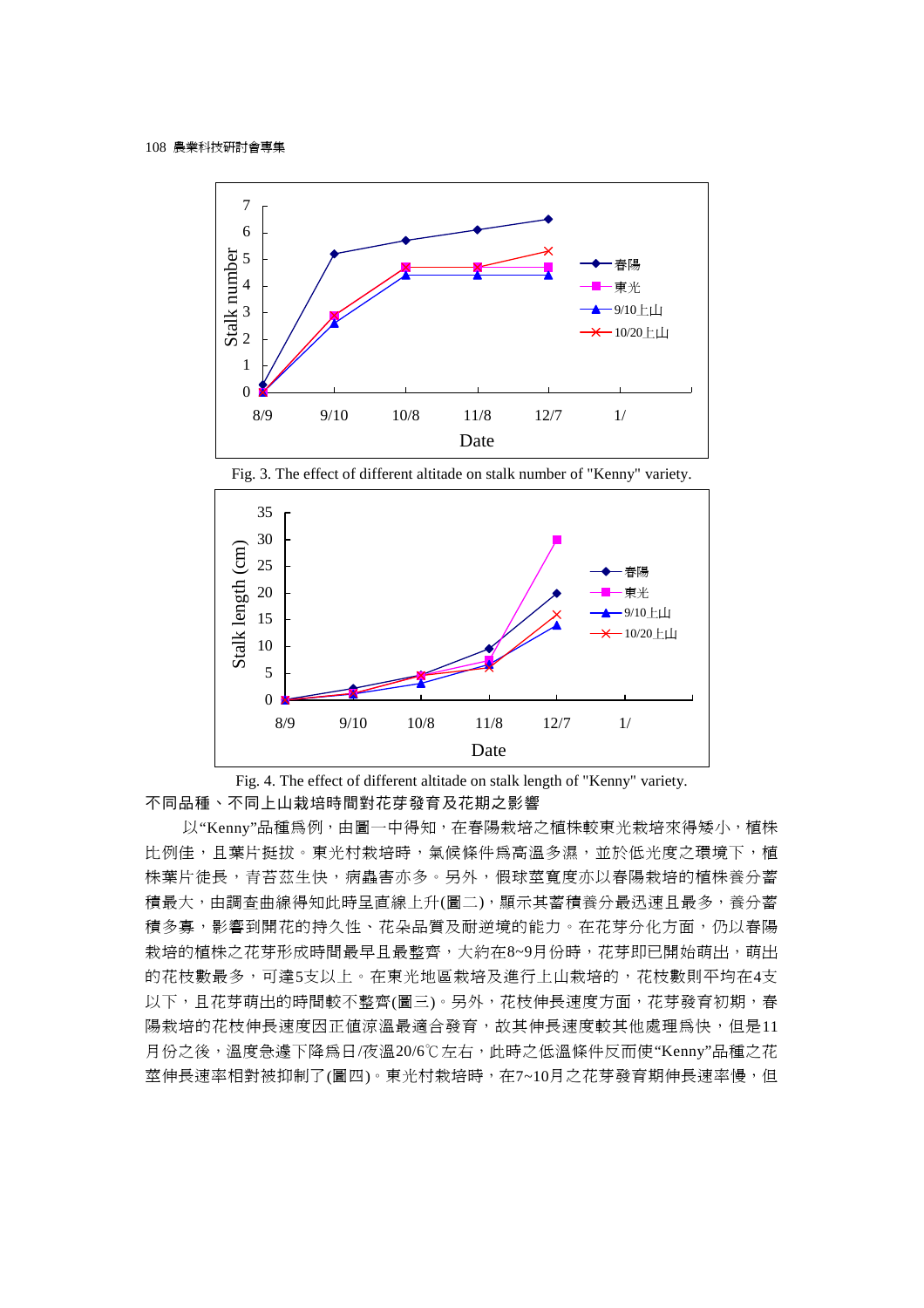至10~11月份時,進入花莖急速速伸長期時,其伸長速率反而較春陽地區迅速,此時之日 /夜溫在24/9℃,顯示於此溫度範圍內,較春陽地區有利花莖伸長。Showgirl`品種方面, 於7月6日進行上山栽培的植株,會比在東光栽培得到較多且整齊一致的花枝數(圖七),但 是,在最後的花期及花莖伸長速率則沒有差別(圖八),顯示上山栽培及東光栽培對 "Showgirl"品種而言,可得到相同的花期,但是在花色上則以春陽之品質爲佳。另外,以 "Ballerina"品種為試驗材料,可由圖九得知,春陽栽培之植株比例佳,葉片光滑,且炭疽 病發生少,可能因其日夜溫、濕差大,而使病原菌發生機率減少,且假球莖蓄積養分速 度比其他處理來得大(圖十),而在花莖伸長速度方面,以春陽栽培爲最快,其次爲7月6日 上山栽培,最慢為東光栽培(圖十二),表示,在特定溫度範圍內,溫度愈低,則愈有利花 莖伸長。所以,不同品種上山栽培其反應不盡相同,故須先了解品種的特性後,才能掌 握花期調節的時機與上山的時間。







Fig. 6. The effect of different altitade on pseuobuld width of "Showgirl" variety.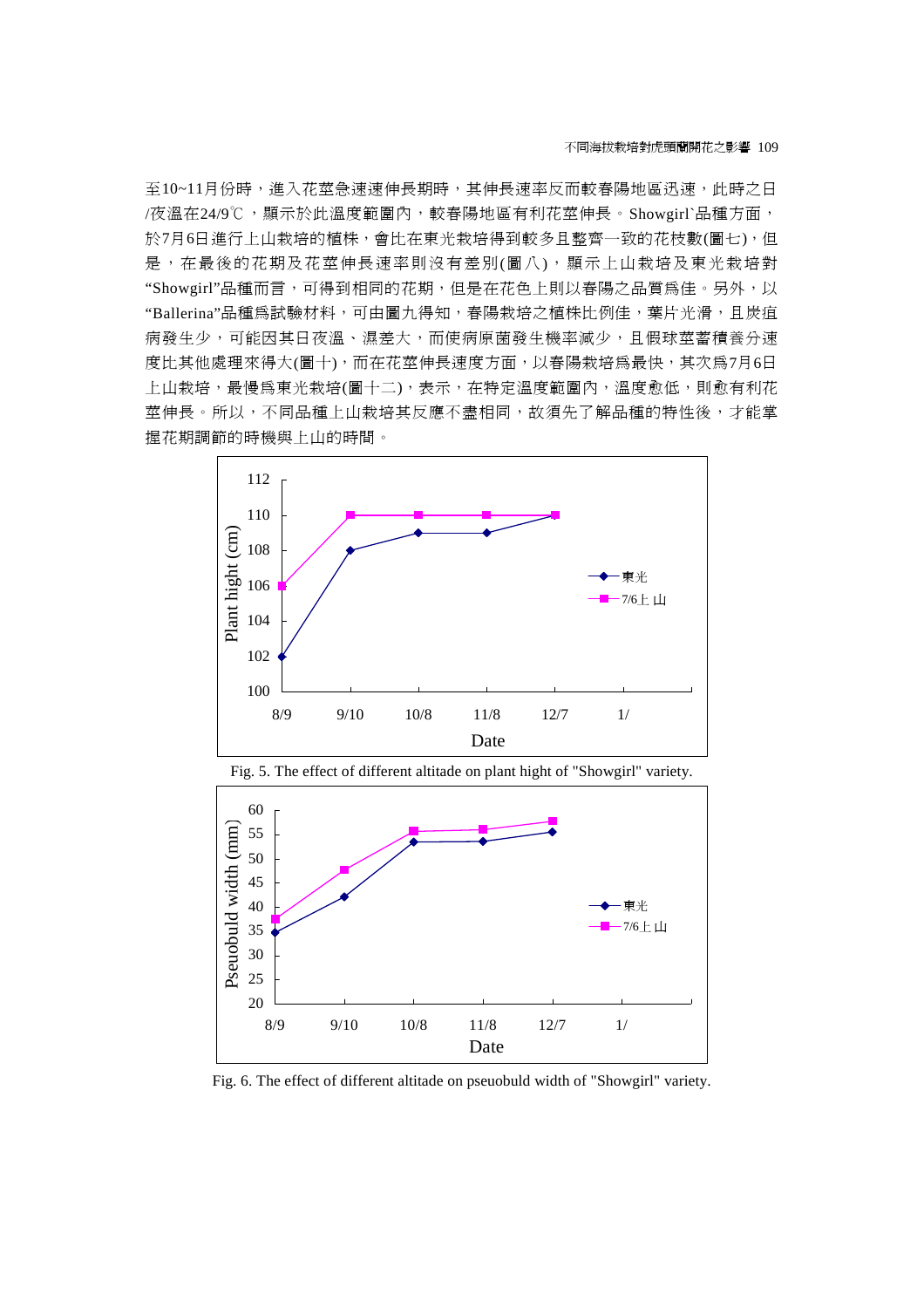

Fig. 7. The effect of different altitade on stalk number of "Showgirl" variety.



Fig. 8. The effect of different altitade on stalk length of "Showgirl" variety.



Fig. 9. The effect of different altitade on plant hight of "Ballerina" variety.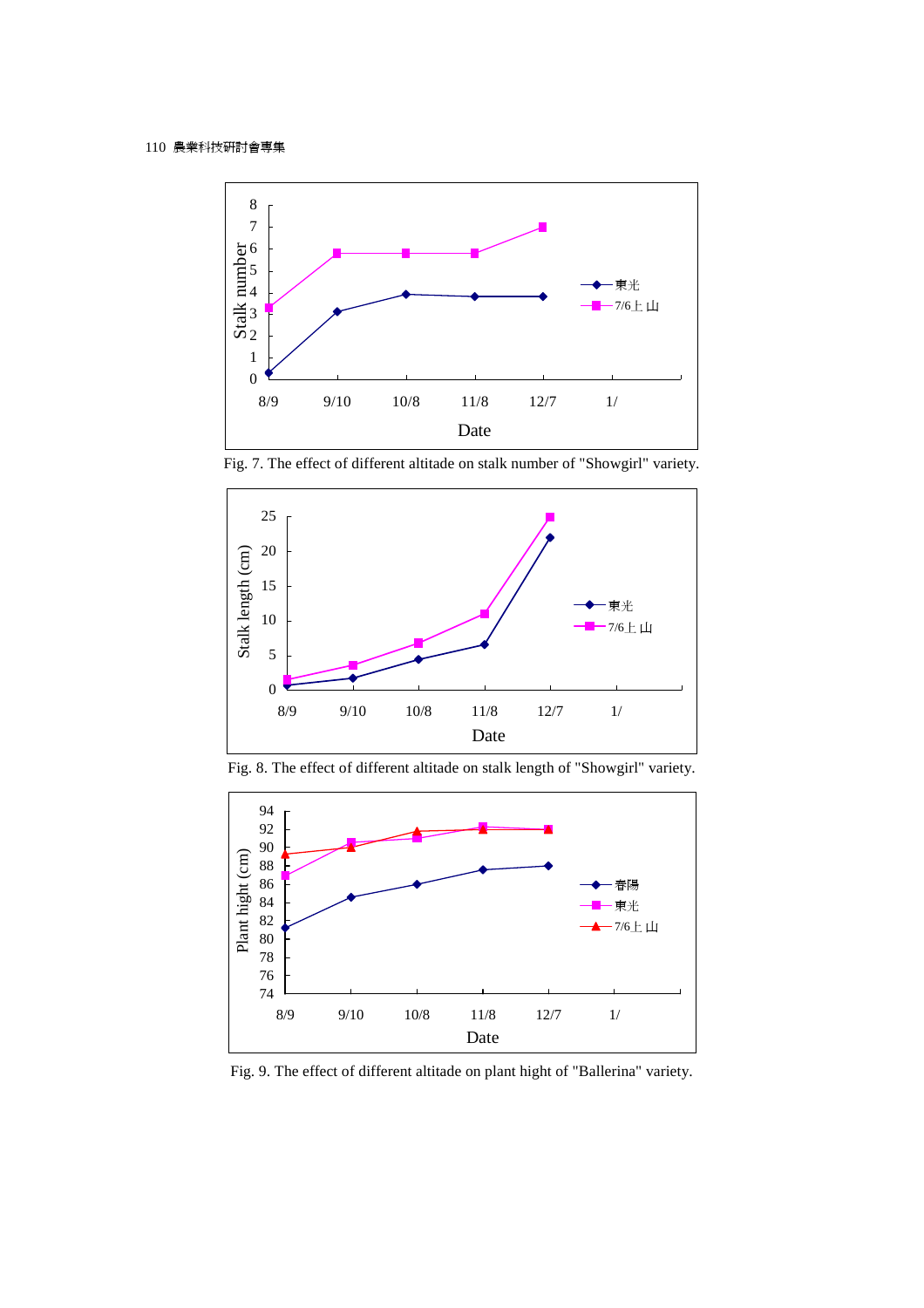

Fig. 10. The effect of different altitade on pseuobuld width of "Ballerina" variety.



Fig. 11. The effect of different altitade on stalk number of "Ballerina" variety.



Fig. 12. The effect of different altitade on stalk length of "Ballerina" variety.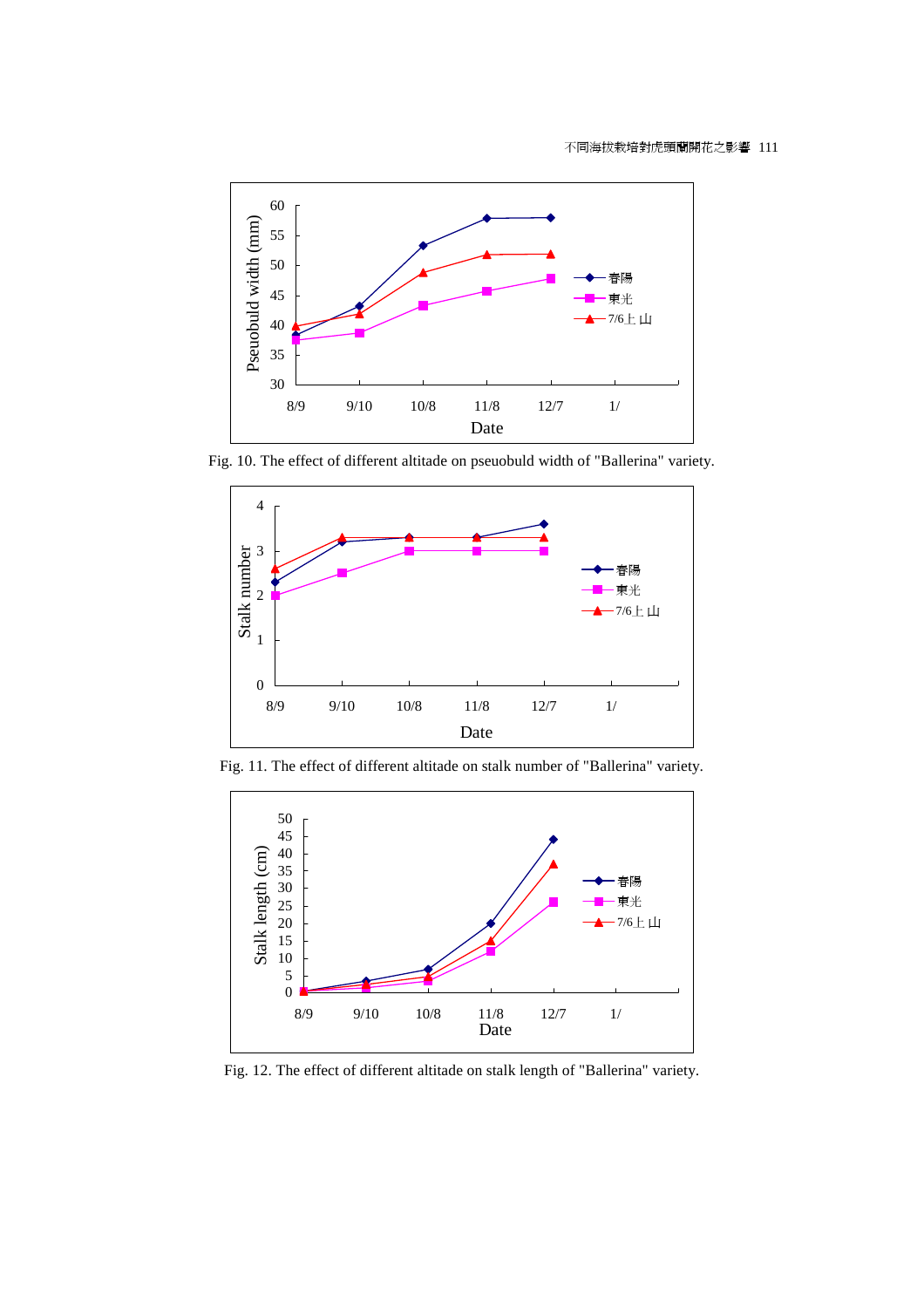112 農業科技研討會專集

#### 減少消蕾、消苞情形部分

"Kenny"及"Showgirl"品種,於花芽發育期間,對高溫較敏感,若此時時常發生高溫 阻礙花粉形成,致使花朵發育不良、花序枯死之現象,即為消蕾、消苞現象,此現象於 花莖伸長前及伸長後均會發生。所以,將此二品種上山栽培或在春陽栽培(海拔較高之地 區),因其可提供適合的涼溫,以避免花芽發育期間發生消苞現象,結果顯示,這些品種 上山栽培後,消蕾情形確實可以解決。而在東光栽培時,仍有二成的消蕾情形發生,故 上山栽培確實可以改善因高溫所引起之消蕾情形。

#### 上山栽培之注意事項

雖然上山栽培可得到較長花莖、多花枝且深濃的花色等品質,但是,冬季的霜害卻 是栽培上的困擾,於90年12月底時,常有連續數日夜間下霜,而加上日間溫度升高,致 春陽栽培及上山栽培之虎頭蘭的葉片及花蕾發生嚴重水浸狀呈黑褐化的情形,使之喪失 觀賞價値。再者,上山栽培仍需考慮運輸、交通條件、租金、人工管理、水土保持及成 本問題,對於小面積栽培之農戶,上山栽培無疑是相對提高成本支出,故不鼓勵此項作 法。對於大面積栽培則可因數量多而降低成本的支出,但仍需多方考量及審慎評估。總 而言之,臺灣目前的栽培品種大多數是由日本引進,常有高溫消蕾、低溫不足及花枝短 等問題產生,移至海拔較高地區雖為解決方法之一,但仍需由育種及選出適合臺灣的品 種為最根本的解決方案。

### 參考文獻

- 1. 小西國義、今西英雄、五川正憲 1991 花卉花期控制 pp.229-240 淑馨出版社。
- 2. 李哖 1993 蘭科植物 臺灣農家要覽農作篇(二) pp. 665-684 豐年社。
- 3. 麥奮、何富順、花利 1988 臺灣產原種國蘭 pp. 79 淑馨出版社。
- 4. 黃敏展 1977 蘭花栽培藝術 pp. 145-154 銀禾文化事業公司。
- 5. 新蘭藝 1987 東亞蘭名花最新情報和栽培注意事項 新蘭藝雙月刊雜誌 13:6-14。
- 6. 林瑞松 1992 東亞蘭栽培法 臺灣花卉園藝 50:20-23。
- 7. 薛聰賢 1987 養蘭不難 薛家庭園園藝出版部(家庭園藝第九輯)。
- 8. 羅英妃 2001 虎頭蘭產業概況 臺灣花卉園藝 170:28-32。
- 9. Du. Puy D. and P. Cribb. 1988. The genus *Cymbidum.*